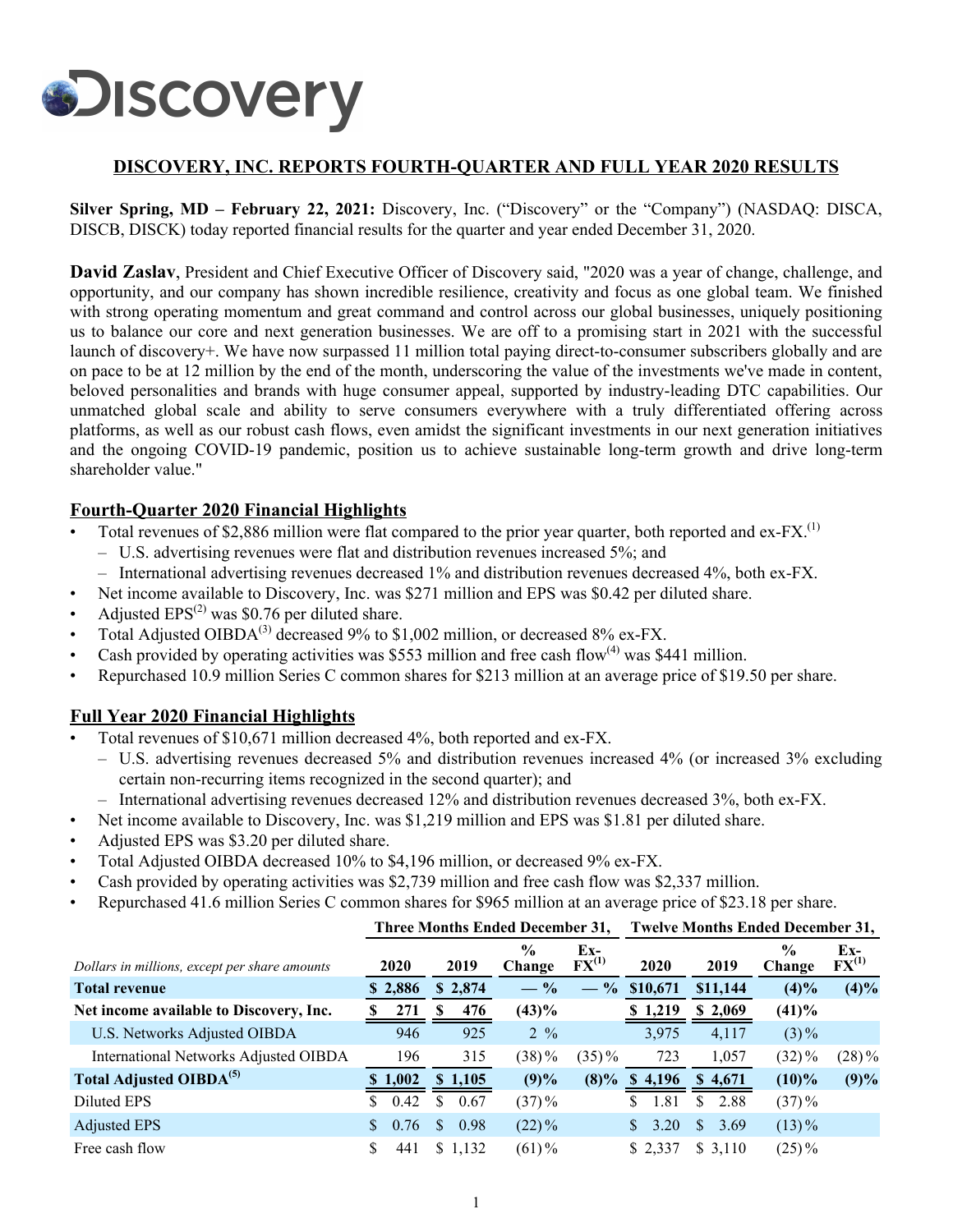# **Operational Highlights**

- Executed key distribution partnerships for the launch of discovery+ with Verizon in the U.S, Sky in the U.K. and Ireland, and Vodafone across several European markets, as well as the rebranding of dplay in certain international markets.
- Total share of viewing across the international portfolio in Q4 improved 4% on average, marking six consecutive quarters of year-over-year share improvement, with strong performance in the U.K., Spain and Poland.<sup>(6)</sup>
- In Q4, Discovery was the #1 Most-Watched pay-TV Portfolio in the U.S. among key demos.<sup>(7)</sup>
- TLC was the #1 cable network on Sunday nights in Q4 among total Households and adults and women aged 25-54, 18-49, 18-34, and P2+.<sup>(8)</sup> Additionally, for 2020, TLC was the #1 pay-TV network in Primetime among key women demographics aged 25-54, 18-49, and 18-34, and saw its best women 25-54 ratings and P2+ delivery in network history. $(9)$

### **Segment Results U.S. Networks**

|                                                             |               |       |    |       | <b>Three Months Ended December 31,</b> |       | <b>Twelve Months Ended December 31,</b> |       |          |
|-------------------------------------------------------------|---------------|-------|----|-------|----------------------------------------|-------|-----------------------------------------|-------|----------|
| Dollars in millions                                         |               | 2020  |    | 2019  | % Change                               | 2020  |                                         | 2019  | % Change |
| Advertising                                                 | <sup>\$</sup> | 1,048 | S  | 1,051 | $-$ % \$                               | 4,012 | S                                       | 4,245 | $(5)\%$  |
| Distribution                                                |               | 709   |    | 673   | $5\%$                                  | 2,852 |                                         | 2,739 | $4\%$    |
| Other                                                       |               | 21    |    | 28    | $(25)\%$                               | 85    |                                         | 108   | $(21)\%$ |
| Total revenues                                              | <sup>S</sup>  | 1.778 | S  | 1,752 | $1\%$ \$                               | 6.949 |                                         | 7,092 | $(2)\%$  |
| Costs of revenues, excluding depreciation<br>& amortization |               | 509   |    | 503   | $1\%$                                  | 1.843 |                                         | 1,800 | $2\%$    |
| Selling, general & administrative <sup>(10)</sup>           |               | 323   |    | 324   | $-$ %                                  | 1,131 |                                         | 1,175 | (4)%     |
| <b>Adjusted OIBDA</b>                                       |               | 946   | -8 | 925   | $2\%$ \$                               | 3.975 |                                         | 4,117 | $(3)\%$  |

# **Fourth-Quarter 2020**

- Total U.S. Networks revenues of \$1,778 million increased 1% compared to the prior year quarter.
	- Advertising was flat as higher pricing and the continued monetization of content offerings on our next generation platforms were offset by secular declines in the pay-TV ecosystem and lower ratings.
	- Distribution increased 5% primarily driven by increases in contractual affiliate rates, partially offset by a decline in linear subscribers.
	- At December 31, 2020, subscribers to our fully distributed networks were 3% lower and total portfolio subscribers were 5% lower than at December 31, 2019.
- Total operating expenses of \$832 million increased 1% compared to the prior year quarter.
	- Costs of revenues increased 1% primarily due to investments in content to support our next generation initiatives.
	- SG&A expenses were consistent to the prior year quarter as a reduction in travel costs due to the COVID-19 pandemic was offset by higher marketing-related expenses to support our next generation initiatives and higher personnel costs.
- Adjusted OIBDA increased 2% to \$946 million.

# **Full Year 2020**

- Total U.S. Networks revenues of \$6,949 million decreased 2% compared to the prior year.
	- Advertising decreased 5% primarily due to softer demand stemming from the COVID-19 pandemic, secular declines in the pay-TV ecosystem, lower ratings, and a decline in inventory, partially offset by increases in pricing and the continued monetization of content offerings on our next generation platforms.
	- Distribution increased 4% driven by increases in contractual affiliate rates and certain non-recurring items, partially offset by a decline in linear subscribers. Excluding certain non-recurring items, distribution increased  $3\%$ .
- Total operating expenses of \$2,974 million were flat compared to the prior year.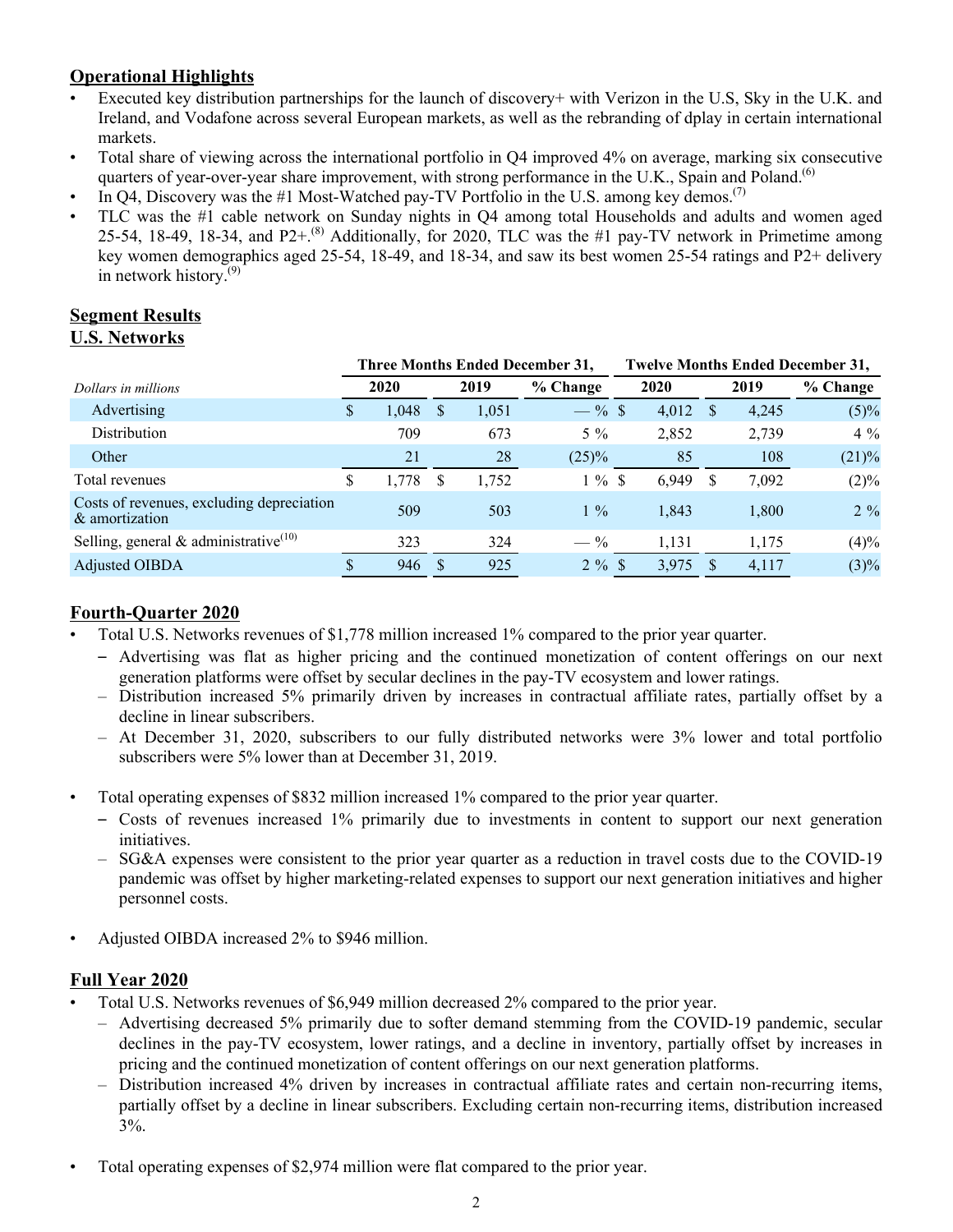- Costs of revenues increased 2% primarily due to investments in content to support next generation initiatives partially offset by a reduction in production projects as a result of COVID-19 and a non-recurring reserve release established in purchase accounting.
- SG&A expenses decreased 4% primarily due to a reduction in travel costs as a result of COVID-19 and lower marketing-related expenses, partially offset by an increase in personnel costs to support our next generation initiatives.
- Adjusted OIBDA decreased 3% to \$3,975 million.

|                                                             |               |       |              |       | <b>Three Months Ended December 31,</b> |             | <b>Twelve Months Ended December 31,</b> |       |              |       |                         |          |  |  |  |
|-------------------------------------------------------------|---------------|-------|--------------|-------|----------------------------------------|-------------|-----------------------------------------|-------|--------------|-------|-------------------------|----------|--|--|--|
| Dollars in millions                                         | 2020          |       |              | 2019  | $\frac{0}{0}$<br>Change                | Ex-FX       |                                         | 2020  |              | 2019  | $\frac{0}{0}$<br>Change | Ex-FX    |  |  |  |
| Advertising                                                 | <sup>\$</sup> | 554   | S            | 546   | $1\%$                                  | (1)%        | S                                       | 1,571 | S.           | 1,799 | $(13)\%$                | $(12)\%$ |  |  |  |
| Distribution                                                |               | 510   |              | 531   | (4)%                                   | $(4)\%$     |                                         | 2,014 |              | 2,096 | (4)%                    | $(3)\%$  |  |  |  |
| Other                                                       |               | 41    |              | 42    | $(2)\%$                                | (11)%       |                                         | 128   |              | 146   | $(12)\%$                | $(15)\%$ |  |  |  |
| Total revenues                                              | S.            | 1,105 | <sup>S</sup> | 1,119 | (1)%                                   | $(3)\%$     | S                                       | 3,713 | S.           | 4.041 | $(8)\%$                 | (7)%     |  |  |  |
| Costs of revenues, excluding depreciation<br>& amortization |               | 615   |              | 533   | $15\%$                                 | $10\%$      |                                         | 2.004 |              | 2,016 | $(1)\%$                 | (1)%     |  |  |  |
| Selling, general & administrative <sup>(10)</sup>           |               | 294   |              | 271   | $8\%$                                  | $7\%$       |                                         | 986   |              | 968   | $2\%$                   | $3\%$    |  |  |  |
| <b>Adjusted OIBDA</b>                                       |               | 196   |              | 315   | $(38)\%$                               | $(35)\%$ \$ |                                         | 723   | <sup>S</sup> | 1,057 | $(32)\%$                | $(28)\%$ |  |  |  |

# **International Networks**

# **Fourth-Quarter 2020**

- Total International Networks revenues of \$1,105 million decreased 1%, or decreased 3% ex-FX, compared to the prior year quarter.
	- Advertising decreased 1% ex-FX primarily driven by a decline in demand stemming from the COVID-19 pandemic and the discontinuation of pay-TV distribution with certain European operators.
	- Distribution decreased 4% ex-FX primarily driven by COVID-related disruptions to the sports schedule in Europe, lower contractual affiliate rates, and the discontinuation of pay-TV distribution with certain European operators, partially offset by higher next generation revenues due to subscriber growth.
- Total operating expenses of \$909 million increased 13%, or increased 9% ex-FX, compared to the prior year quarter.
	- Costs of revenues increased 10% ex-FX primarily due to sports content spend in Europe.
	- SG&A increased 7% ex-FX primarily attributable to higher personnel costs and higher marketing-related expenses to support our next generation initiatives, partially offset by a reduction in travel costs as a result of COVID-19.
- Adjusted OIBDA of \$196 million decreased 38%, or decreased 35% ex-FX.

# **Full Year 2020**

- Total International Networks revenues of \$3,713 million decreased 8%, or decreased 7% ex-FX, compared to the prior year.
	- Advertising decreased 12% ex-FX primarily driven by a decline in demand stemming from the COVID-19 pandemic and the discontinuation of pay-TV distribution with certain European operators.
	- Distribution decreased 3% ex-FX primarily driven by lower contractual affiliate rates, the discontinuation of pay-TV distribution with certain European operators, and COVID-related disruptions to the sports schedule in Europe, partially offset by higher next generation revenues due to subscriber growth.
- Total operating expenses of \$2,990 million were flat compared to the prior year, both on a reported and ex-FX basis.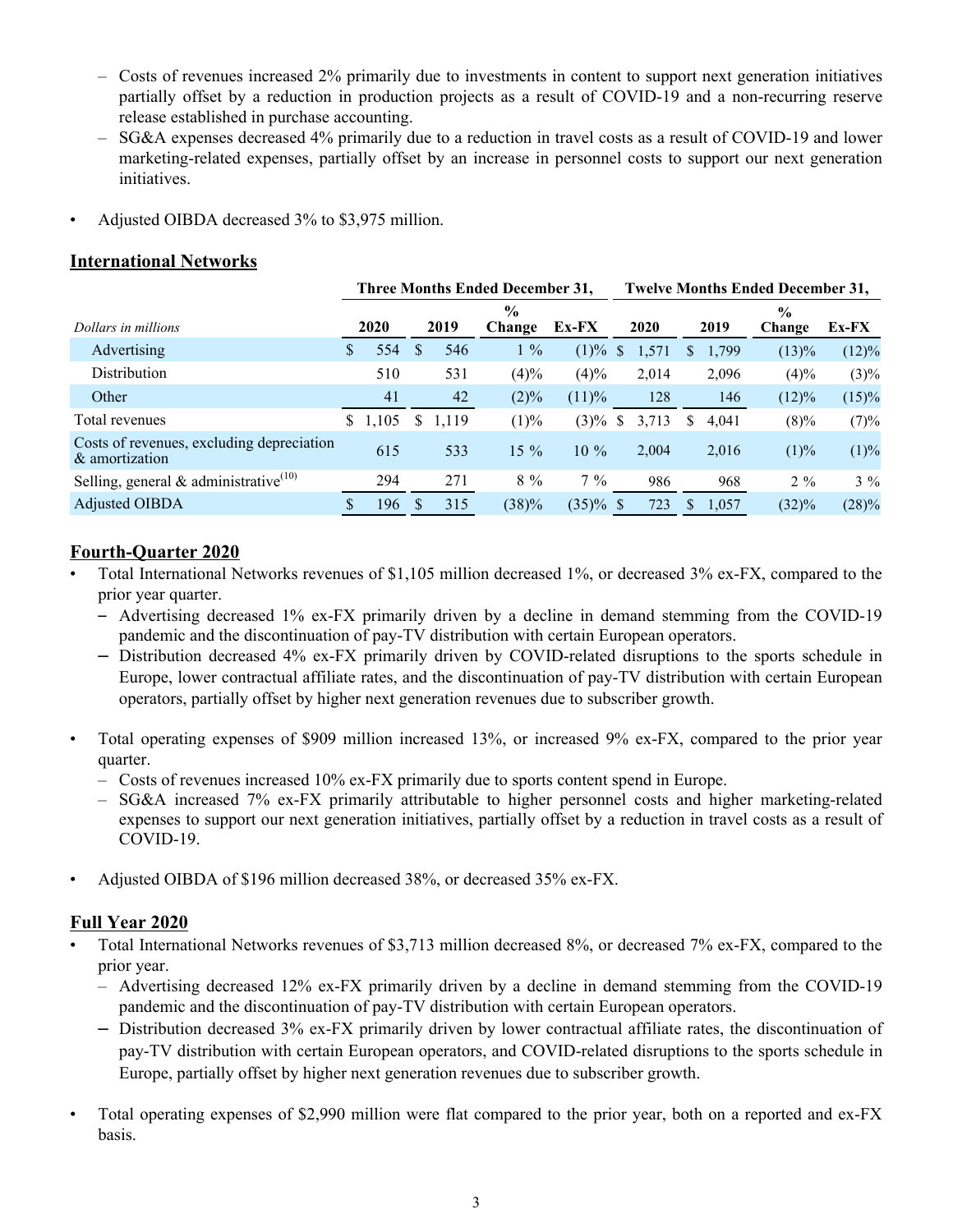- Costs of revenues decreased 1% ex-FX primarily due to a reduction in the number of sporting events in Europe due to COVID-19.
- SG&A increased 3% ex-FX primarily due to higher personnel costs to support our next generation initiatives, partially offset by a reduction in travel costs as a result of COVID-19.
- Adjusted OIBDA of \$723 million decreased 32%, or decreased 28% ex-FX.

# **Free Cash Flow**

- Fourth quarter cash provided by operating activities decreased to \$553 million from \$1,232 million in the prior year quarter. Free cash flow decreased to \$441 million from \$1,132 million, primarily attributable to lower operating results due to the negative impact of COVID-19 on Adjusted OIBDA, the timing of cash content spend (including sports rights payments), taxes, and working capital.
- Full year 2020 cash provided by operating activities decreased to \$2,739 million from \$3,399 million in the prior year. Free cash flow decreased to \$2,337 million from \$3,110 million, primarily attributable to lower operating results due to the negative impact of COVID-19 on revenues and higher capital expenditures. Capital expenditures increased due to investments in technology infrastructure, software development, and facilities.

# **Other Items**

# **Share Buyback**

In February 2020, the Company's Board of Directors authorized common stock repurchases of up to \$2 billion. During the three months ended December 31, 2020, the Company repurchased 10.9 million Series C common shares for \$213 million at an average price of \$19.50 per share, under its \$2 billion repurchase authorization. There is \$1.4 billion remaining under the authorization as of December 31, 2020.

For the full year 2020, the Company repurchased 41.6 million Series C common shares for \$965 million at an average price of \$23.18 per share.

# **fuboTV Inc.**

fuboTV Inc., a minority investment held by the Company, was listed on the New York Stock Exchange during the fourth quarter of 2020. As a result, the Company recognized a total gain of \$126 million (including a realized gain of \$101 million pertaining to the Company's sale of 4 million fuboTV Inc. shares), which is recorded in "Other income (expense), net" on the consolidated statements of operations.

# **2021 Outlook(11)**

Discovery may provide forward-looking commentary in connection with this earnings announcement on its quarterly earnings conference call. Details on how to access the audio webcast are included below.

# **Earnings Conference Call Information**

Discovery will host a conference call today, February 22, 2021 at 8:00 a.m. ET to discuss its fourth quarter and full year 2020 results. To listen to the audio webcast of the call, please visit [https://corporate.discovery.com/.](https://corporate.discovery.com/)

# **Cautionary Statement Concerning Forward-Looking Statements**

This press release contains certain "forward-looking statements" within the meaning of the Private Securities Litigation Reform Act of 1995. These forward-looking statements are based on current expectations, forecasts and assumptions that involve risks and uncertainties and on information available to the Company as of the date hereof. The Company's actual results could differ materially from those stated or implied, due to risks and uncertainties associated with its business, which include the risk factors disclosed in its 2019 Annual Report on Form 10-K filed with the SEC on February 27, 2020 and its Annual Report on Form 10-K for the year ended December 31, 2020, expected to be filed on or before March 1, 2021.

Forward-looking statements include statements regarding the Company's expectations, beliefs, intentions or strategies regarding the future, and can be identified by forward-looking words such as "anticipate," "believe," "could,"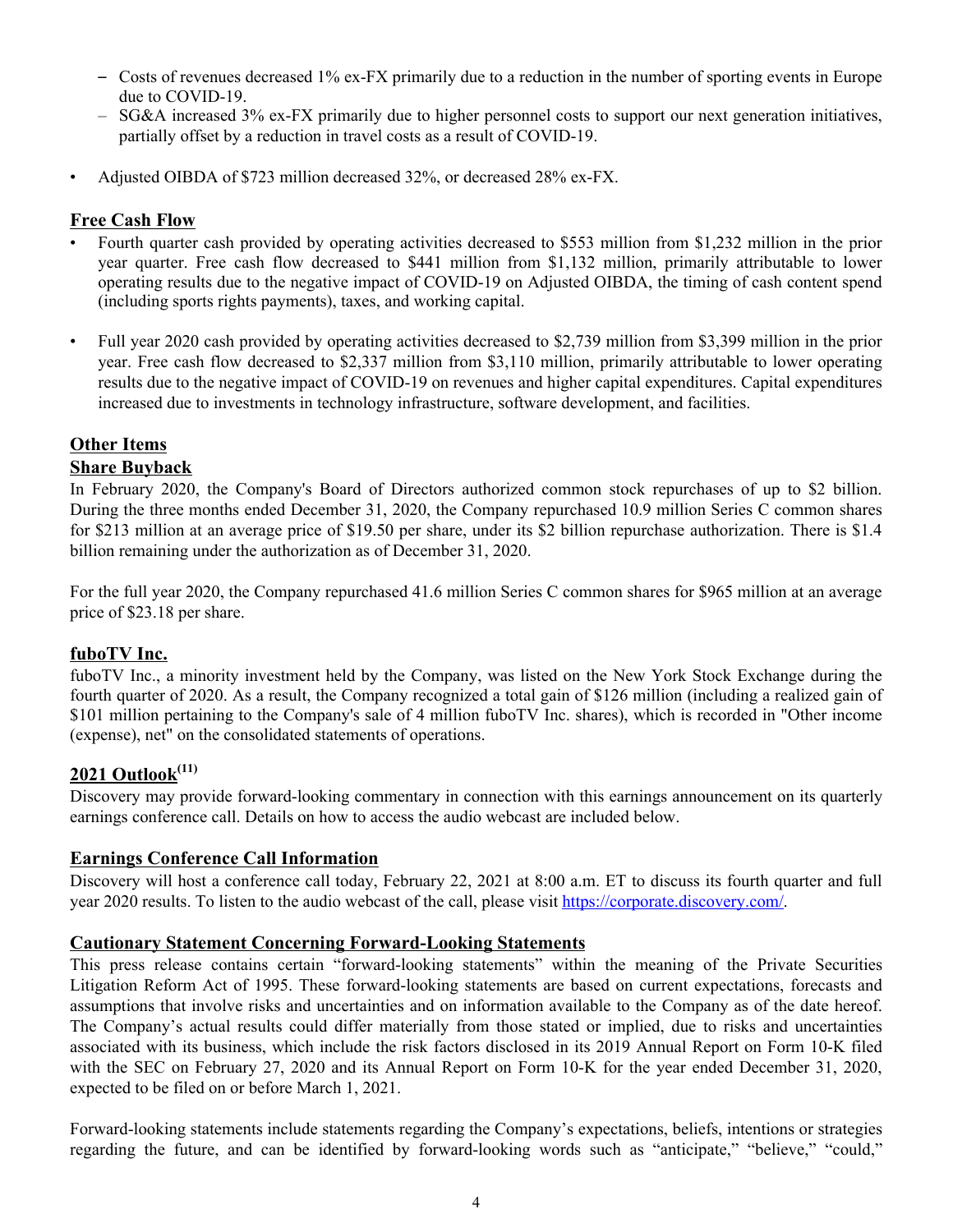"continue," "estimate," "expect," "intend," "may," "should," "will" and "would" or similar words. Forward-looking statements in this release include, without limitation, statements regarding investing in the Company's programming, strategic growth initiatives, changes in the pay-TV ecosystem, and the impact of COVID-19. The Company expressly disclaims any obligation or undertaking to disseminate any updates or revisions to any forward-looking statement contained herein to reflect any change in the Company's expectations with regard thereto or any change in events, conditions or circumstances on which any such statement is based.

### **About Discovery**

Discovery, Inc. (Nasdaq: DISCA, DISCB, DISCK) is a global leader in real life entertainment, serving a passionate audience of superfans around the world with content that inspires, informs and entertains. Discovery delivers over 8,000 hours of original programming each year and has category leadership across deeply loved content genres around the world. Available in over 220 countries and territories and nearly 50 languages, Discovery is a platform innovator, reaching viewers on all screens, including TV Everywhere products such as the GO portfolio of apps; direct-toconsumer streaming services such as discovery+, Food Network Kitchen and MotorTrend OnDemand; digital-first and social content from Group Nine Media; a landmark natural history and factual content partnership with the BBC; and a strategic alliance with PGA TOUR to create the international home of golf. Discovery's portfolio of premium brands includes Discovery Channel, HGTV, Food Network, TLC, Investigation Discovery, Travel Channel, MotorTrend, Animal Planet, Science Channel, and the forthcoming multi-platform JV with Chip and Joanna Gaines, Magnolia Network, as well as OWN: Oprah Winfrey Network in the U.S., Discovery Kids in Latin America, and Eurosport, the leading provider of locally relevant, premium sports and Home of the Olympic Games across Europe. For more information, please visit *[corporate.discovery.com](https://corporate.discovery.com/)* and follow @DiscoveryIncTV across social platforms.

# **Contacts**

# **Media Investor Relations**

nathaniel\_brown@discovery.com andrew\_slabin@discovery.com

Nathaniel Brown (212) 548-5959 Andrew Slabin (212) 548-5544 Peter Lee (212) 548-5907 peter\_lee@discovery.com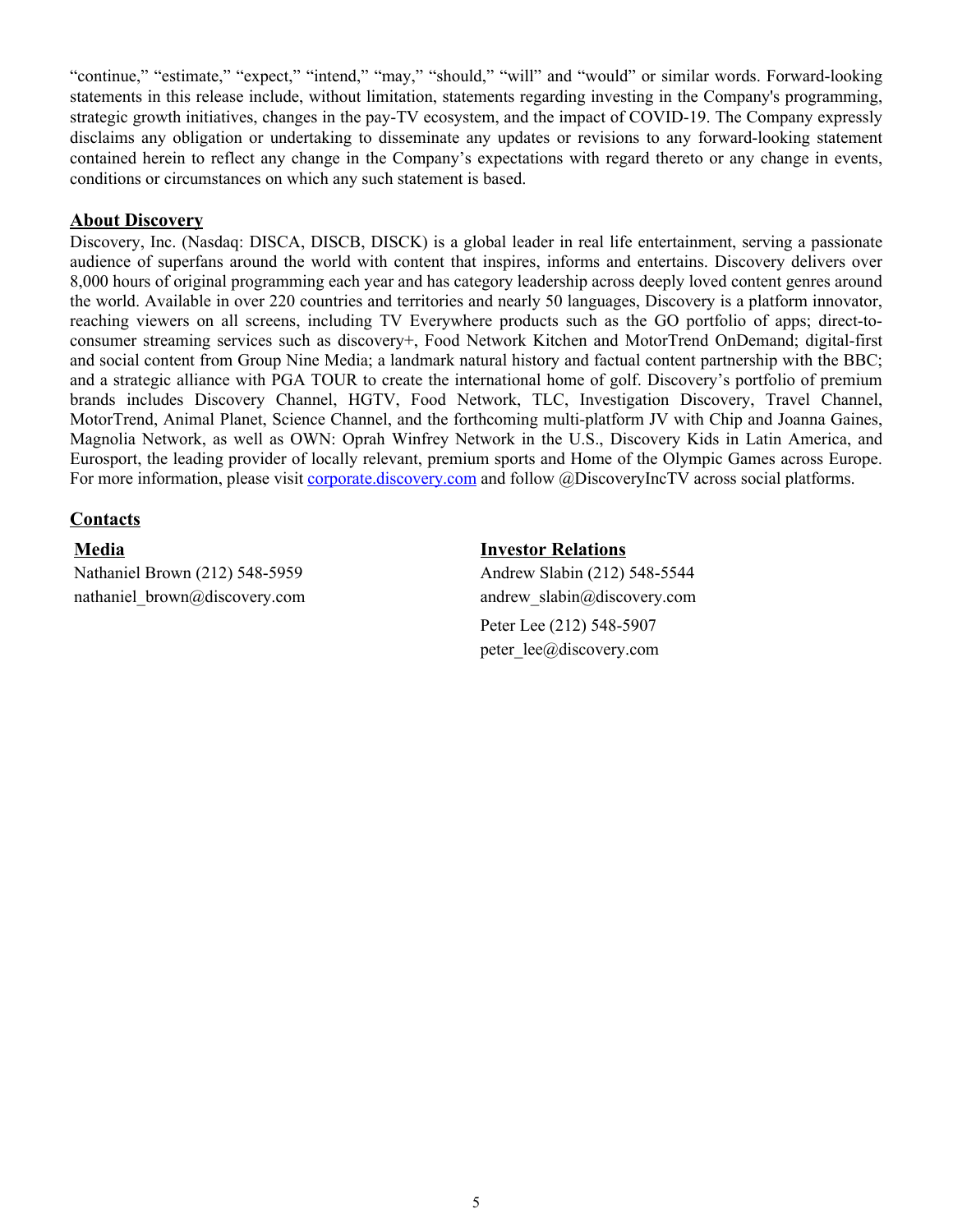#### **DISCOVERY, INC. CONSOLIDATED STATEMENTS OF OPERATIONS (unaudited; in millions, except per share amounts)**

|                                                                                             |              | Three Months Ended December 31, |               |                | <b>Twelve Months Ended December 31,</b> |        |               |        |  |  |  |
|---------------------------------------------------------------------------------------------|--------------|---------------------------------|---------------|----------------|-----------------------------------------|--------|---------------|--------|--|--|--|
|                                                                                             |              | 2020                            |               | 2019           |                                         | 2020   |               | 2019   |  |  |  |
| Revenues:                                                                                   |              |                                 |               |                |                                         |        |               |        |  |  |  |
| Advertising                                                                                 | \$           | 1,602                           | $\mathcal{S}$ | 1,597          | \$                                      | 5,583  | <sup>\$</sup> | 6,044  |  |  |  |
| Distribution                                                                                |              | 1,219                           |               | 1,204          |                                         | 4,866  |               | 4,835  |  |  |  |
| Other                                                                                       |              | 65                              |               | 73             |                                         | 222    |               | 265    |  |  |  |
| Total revenues                                                                              |              | 2,886                           |               | 2,874          |                                         | 10,671 |               | 11,144 |  |  |  |
| Costs and expenses:                                                                         |              |                                 |               |                |                                         |        |               |        |  |  |  |
| Costs of revenues, excluding depreciation and<br>amortization                               |              | 1,129                           |               | 1,037          |                                         | 3,860  |               | 3,819  |  |  |  |
| Selling, general and administrative                                                         |              | 809                             |               | 793            |                                         | 2,722  |               | 2,788  |  |  |  |
| Depreciation and amortization                                                               |              | 358                             |               | 333            |                                         | 1,359  |               | 1,347  |  |  |  |
| Impairment of goodwill and other intangible assets                                          |              | 86                              |               |                |                                         | 124    |               | 155    |  |  |  |
| Restructuring and other charges                                                             |              | 16                              |               | 6              |                                         | 91     |               | 26     |  |  |  |
| Total costs and expenses                                                                    |              | 2,398                           |               | 2,169          |                                         | 8,156  |               | 8,135  |  |  |  |
| Operating income                                                                            |              | 488                             |               | 705            |                                         | 2,515  |               | 3,009  |  |  |  |
| Interest expense, net                                                                       |              | (163)                           |               | (162)          |                                         | (648)  |               | (677)  |  |  |  |
| Loss on extinguishment of debt                                                              |              |                                 |               |                |                                         | (76)   |               | (28)   |  |  |  |
| (Loss) income from equity investees, net                                                    |              | (43)                            |               | 18             |                                         | (105)  |               | (2)    |  |  |  |
| Other income (expense), net                                                                 |              | 134                             |               | $\overline{2}$ |                                         | 42     |               | (8)    |  |  |  |
| Income before income taxes                                                                  |              | 416                             |               | 563            |                                         | 1,728  |               | 2,294  |  |  |  |
| Income tax expense                                                                          |              | (98)                            |               | (52)           |                                         | (373)  |               | (81)   |  |  |  |
| Net income                                                                                  |              | 318                             |               | 511            |                                         | 1,355  |               | 2,213  |  |  |  |
| Net income attributable to noncontrolling interests                                         |              | (42)                            |               | (34)           |                                         | (124)  |               | (128)  |  |  |  |
| Net income attributable to redeemable noncontrolling<br>interests                           |              | (5)                             |               | (1)            |                                         | (12)   |               | (16)   |  |  |  |
| Net income available to Discovery, Inc.                                                     | $\mathbb{S}$ | 271                             | $\mathbb S$   | 476            | $\sqrt{\ }$                             | 1,219  | $\mathbb{S}$  | 2,069  |  |  |  |
| Net income per share available to Discovery, Inc. Series<br>A, B and C common stockholders: |              |                                 |               |                |                                         |        |               |        |  |  |  |
| <b>Basic</b>                                                                                | $\mathbf S$  | 0.42                            | $\mathbf S$   | 0.68           | $\mathbf S$                             | 1.82   | $\mathbf S$   | 2.90   |  |  |  |
| Diluted                                                                                     | \$           | 0.42                            | \$            | 0.67           | \$                                      | 1.81   | \$            | 2.88   |  |  |  |
| Weighted average shares outstanding:                                                        |              |                                 |               |                |                                         |        |               |        |  |  |  |
| <b>Basic</b>                                                                                |              | 489                             |               | 527            |                                         | 505    |               | 529    |  |  |  |
| Diluted                                                                                     |              | 657                             |               | 702            |                                         | 672    |               | 711    |  |  |  |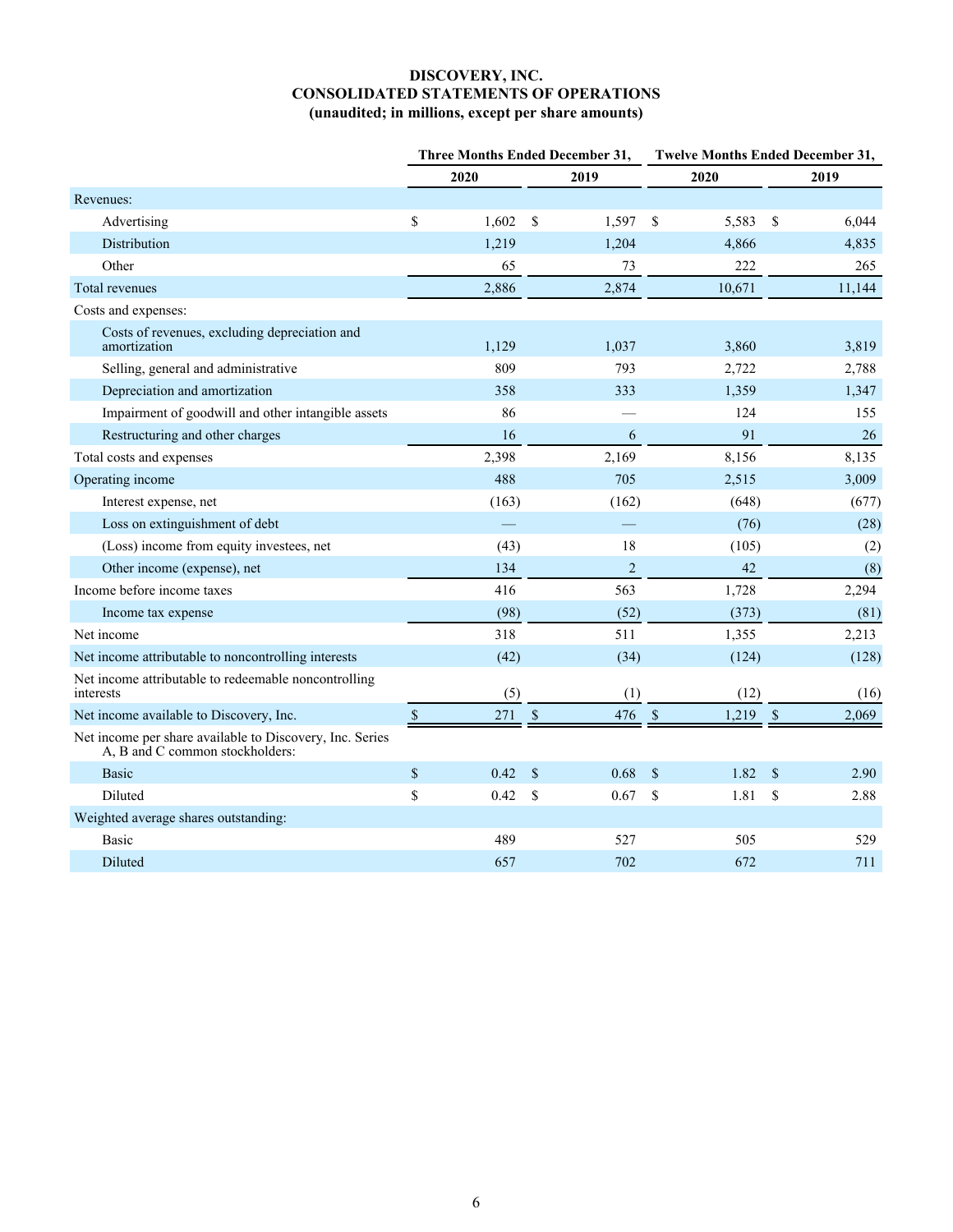#### **DISCOVERY, INC. CONSOLIDATED BALANCE SHEETS (unaudited; in millions, except par value)**

|                                                                                                                                    |               | December 31, 2020 |                           | December 31, 2019 |
|------------------------------------------------------------------------------------------------------------------------------------|---------------|-------------------|---------------------------|-------------------|
| <b>ASSETS</b>                                                                                                                      |               |                   |                           |                   |
| Current assets:                                                                                                                    |               |                   |                           |                   |
| Cash and cash equivalents                                                                                                          | \$            | 2,091             | $\mathbf{\$}$             | 1,552             |
| Receivables, net                                                                                                                   |               | 2,537             |                           | 2,633             |
| Content rights and prepaid license fees, net                                                                                       |               | 532               |                           | 579               |
| Prepaid expenses and other current assets                                                                                          |               | 970               |                           | 453               |
| Total current assets                                                                                                               |               | 6,130             |                           | 5,217             |
| Noncurrent content rights, net                                                                                                     |               | 3,439             |                           | 3,129             |
| Property and equipment, net                                                                                                        |               | 1,206             |                           | 951               |
| Goodwill                                                                                                                           |               | 13,070            |                           | 13,050            |
| Intangible assets, net                                                                                                             |               | 7,640             |                           | 8,667             |
| Equity method investments                                                                                                          |               | 507               |                           | 568               |
| Other noncurrent assets                                                                                                            |               | 2,095             |                           | 2,153             |
| Total assets                                                                                                                       | $\frac{1}{2}$ | 34,087            | $\boldsymbol{\mathsf{S}}$ | 33,735            |
| <b>LIABILITIES AND EQUITY</b>                                                                                                      |               |                   |                           |                   |
| Current liabilities:                                                                                                               |               |                   |                           |                   |
| Accounts payable                                                                                                                   | \$            | 397               | \$                        | 463               |
| <b>Accrued liabilities</b>                                                                                                         |               | 1,793             |                           | 1,678             |
| Deferred revenues                                                                                                                  |               | 557               |                           | 489               |
| Current portion of debt                                                                                                            |               | 335               |                           | 609               |
| Total current liabilities                                                                                                          |               | 3,082             |                           | 3,239             |
| Noncurrent portion of debt                                                                                                         |               | 15,069            |                           | 14,810            |
| Deferred income taxes                                                                                                              |               | 1,534             |                           | 1,691             |
| Other noncurrent liabilities                                                                                                       |               | 2,019             |                           | 2,029             |
| <b>Total liabilities</b>                                                                                                           |               | 21,704            |                           | 21,769            |
| Commitments and contingencies                                                                                                      |               |                   |                           |                   |
| Redeemable noncontrolling interests                                                                                                |               | 383               |                           | 442               |
| Equity:                                                                                                                            |               |                   |                           |                   |
| Discovery, Inc. stockholders' equity:                                                                                              |               |                   |                           |                   |
| Series A-1 convertible preferred stock: \$0.01 par value; 8 shares authorized, issued and<br>outstanding                           |               |                   |                           |                   |
| Series C-1 convertible preferred stock: \$0.01 par value; 6 shares authorized; 5 shares<br>issued and outstanding                  |               |                   |                           |                   |
| Series A common stock: \$0.01 par value; 1,700 shares authorized; 163 and 161 shares<br>issued; and 162 and 158 shares outstanding |               | 2                 |                           | 2                 |
| Series B convertible common stock: \$0.01 par value; 100 shares authorized; 7 shares<br>issued and outstanding                     |               |                   |                           |                   |
| Series C common stock: \$0.01 par value; 2,000 shares authorized; 547 shares issued;<br>and 318 and 360 shares outstanding         |               | 5                 |                           | 5                 |
| Additional paid-in capital                                                                                                         |               | 10,809            |                           | 10,747            |
| Treasury stock, at cost: 230 and 190 shares                                                                                        |               | (8,244)           |                           | (7,374)           |
| Retained earnings                                                                                                                  |               | 8,543             |                           | 7,333             |
| Accumulated other comprehensive loss                                                                                               |               | (651)             |                           | (822)             |
| Total Discovery, Inc. stockholders' equity                                                                                         |               | 10,464            |                           | 9,891             |
| Noncontrolling interests                                                                                                           |               | 1,536             |                           | 1,633             |
| Total equity                                                                                                                       |               | 12,000            |                           | 11,524            |
| Total liabilities and equity                                                                                                       | \$            | 34,087 \$         |                           | 33,735            |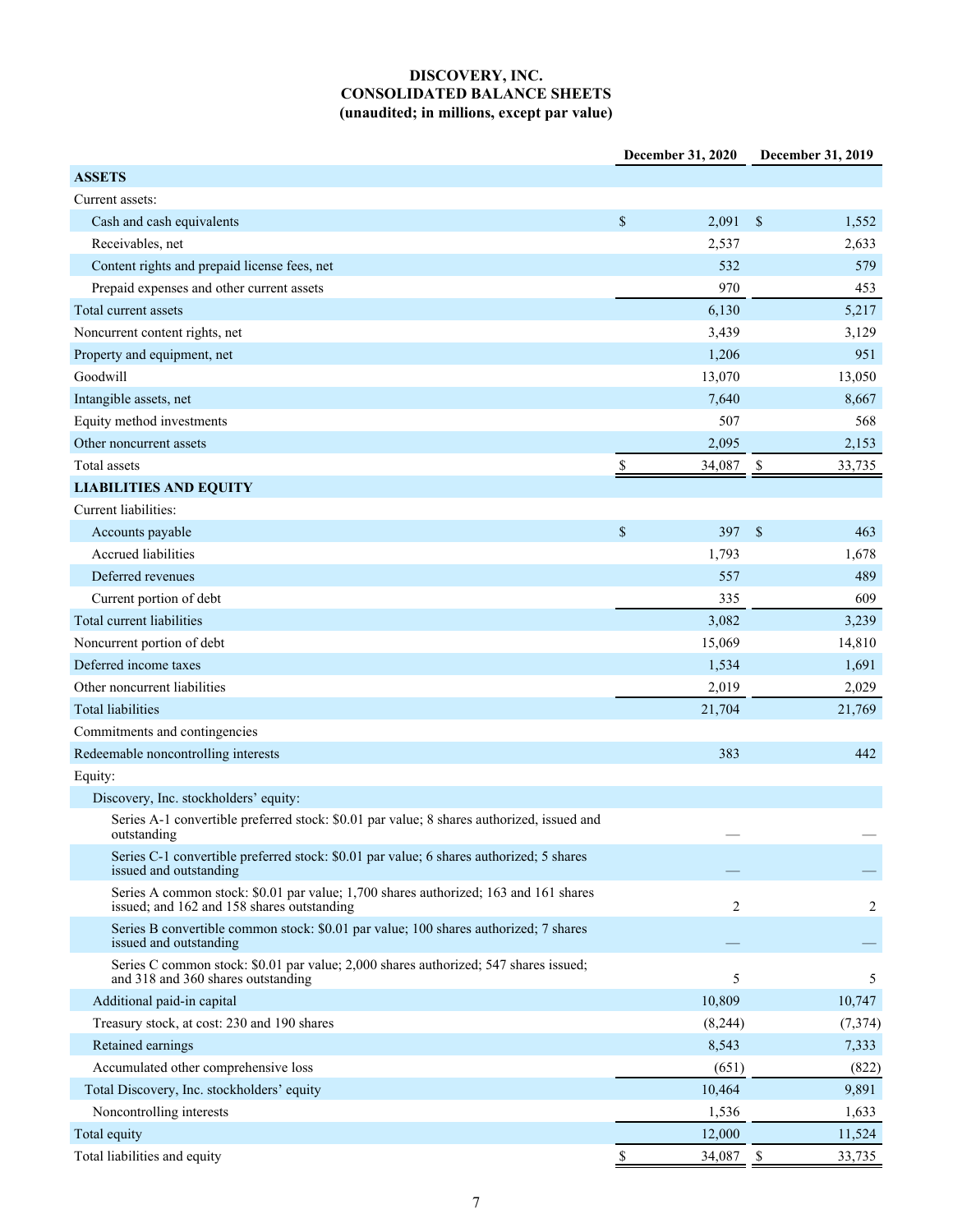#### **DISCOVERY, INC. CONSOLIDATED STATEMENTS OF CASH FLOWS (unaudited; in millions)**

|                                                                                    | <b>Twelve Months Ended December 31,</b> |         |  |  |  |  |  |  |
|------------------------------------------------------------------------------------|-----------------------------------------|---------|--|--|--|--|--|--|
|                                                                                    | 2020                                    | 2019    |  |  |  |  |  |  |
| <b>Operating Activities</b>                                                        |                                         |         |  |  |  |  |  |  |
| Net income                                                                         | 1,355                                   | 2,213   |  |  |  |  |  |  |
| Adjustments to reconcile net income to cash provided by operating activities:      |                                         |         |  |  |  |  |  |  |
| Content rights amortization and impairment                                         | 2,956                                   | 2,853   |  |  |  |  |  |  |
| Depreciation and amortization                                                      | 1,359                                   | 1,347   |  |  |  |  |  |  |
| Deferred income taxes                                                              | (186)                                   | (504)   |  |  |  |  |  |  |
| Equity in losses of equity method investee companies, including cash distributions | 167                                     | 62      |  |  |  |  |  |  |
| Loss on extinguishment of debt                                                     | 76                                      | 28      |  |  |  |  |  |  |
| Share-based compensation expense                                                   | 110                                     | 142     |  |  |  |  |  |  |
| Impairment of goodwill and other intangible assets                                 | 124                                     | 155     |  |  |  |  |  |  |
| (Gain) loss from derivative instruments, net                                       | (36)                                    | 48      |  |  |  |  |  |  |
| Realized gain on sale of investments                                               | (103)                                   | (10)    |  |  |  |  |  |  |
| Remeasurement gain on previously held equity interests                             |                                         | (14)    |  |  |  |  |  |  |
| Loss on disposition                                                                | $\overline{c}$                          |         |  |  |  |  |  |  |
| Other, net                                                                         | 14                                      | 52      |  |  |  |  |  |  |
| Changes in operating assets and liabilities, net of acquisitions and dispositions: |                                         |         |  |  |  |  |  |  |
| Receivables, net                                                                   | 105                                     | (7)     |  |  |  |  |  |  |
| Content rights and payables, net                                                   | (3,053)                                 | (3,060) |  |  |  |  |  |  |
| Accounts payable and accrued liabilities                                           | (131)                                   | 122     |  |  |  |  |  |  |
| Foreign currency, prepaid expenses and other assets, net                           | (20)                                    | (28)    |  |  |  |  |  |  |
| Cash provided by operating activities                                              | 2,739                                   | 3,399   |  |  |  |  |  |  |
| <b>Investing Activities</b>                                                        |                                         |         |  |  |  |  |  |  |
| Purchases of property and equipment                                                | (402)                                   | (289)   |  |  |  |  |  |  |
| Purchases of investments                                                           | (250)                                   |         |  |  |  |  |  |  |
| Investments in and advances to equity investments                                  | (181)                                   | (254)   |  |  |  |  |  |  |
| Proceeds from dissolution of joint venture and sale of investments                 | 69                                      | 125     |  |  |  |  |  |  |
| Business acquisitions, net of cash acquired                                        | (39)                                    | (73)    |  |  |  |  |  |  |
| Other investing activities, net                                                    | 100                                     | 53      |  |  |  |  |  |  |
| Cash used in investing activities                                                  | (703)                                   | (438)   |  |  |  |  |  |  |
| <b>Financing Activities</b>                                                        |                                         |         |  |  |  |  |  |  |
| Principal repayments of debt, including discount payment                           | (2,193)                                 | (2,658) |  |  |  |  |  |  |
| Borrowings from debt, net of discount and issuance costs                           | 1,979                                   | 1,479   |  |  |  |  |  |  |
| Repurchases of stock                                                               | (969)                                   | (633)   |  |  |  |  |  |  |
| Principal repayments of revolving credit facility                                  | (500)                                   | (225)   |  |  |  |  |  |  |
| Borrowings under revolving credit facility                                         | 500                                     |         |  |  |  |  |  |  |
| Distributions to noncontrolling interests and redeemable noncontrolling interests  | (254)                                   | (250)   |  |  |  |  |  |  |
| Other financing activities, net                                                    | (112)                                   | (70)    |  |  |  |  |  |  |
| Cash used in financing activities                                                  | (1, 549)                                | (2,357) |  |  |  |  |  |  |
| Effect of exchange rate changes on cash, cash equivalents, and restricted cash     | 83                                      | (38)    |  |  |  |  |  |  |
| Net change in cash, cash equivalents, and restricted cash                          | 570                                     | 566     |  |  |  |  |  |  |
| Cash, cash equivalents, and restricted cash, beginning of period                   | 1,552                                   | 986     |  |  |  |  |  |  |
| Cash, cash equivalents, and restricted cash, end of period                         | \$<br>$2,122$ \$                        | 1,552   |  |  |  |  |  |  |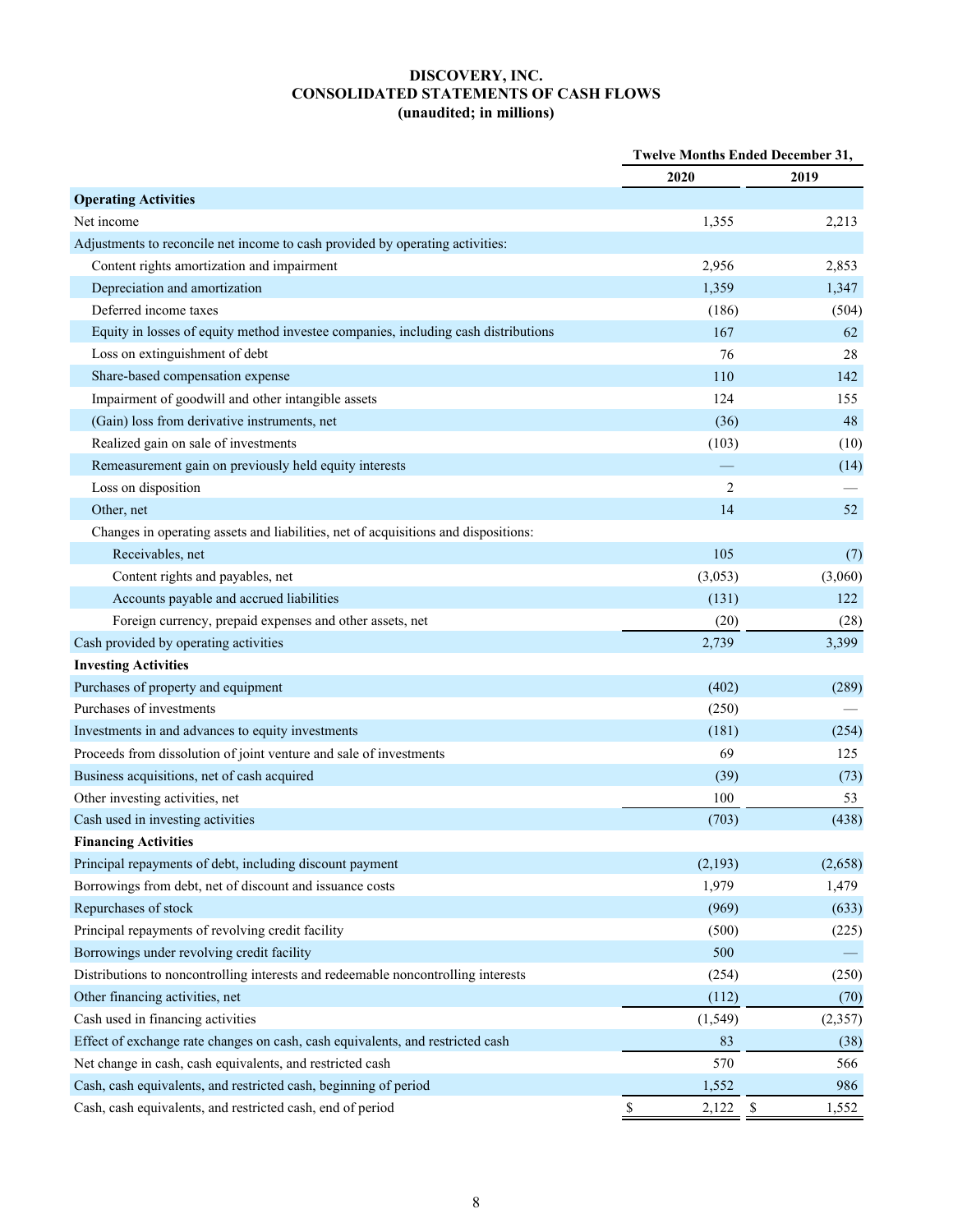#### **DISCOVERY, INC. SUPPLEMENTAL FINANCIAL DATA RECONCILIATION OF NET INCOME TO ADJUSTED OPERATING INCOME BEFORE DEPRECIATION AND AMORTIZATION (unaudited; in millions)**

|                                                                   | <b>Three Months Ended December 31, 2020</b>                     |     |               |      |               |                                                                    |    |              |  |  |  |  |  |
|-------------------------------------------------------------------|-----------------------------------------------------------------|-----|---------------|------|---------------|--------------------------------------------------------------------|----|--------------|--|--|--|--|--|
|                                                                   | <b>International</b><br><b>U.S. Networks</b><br><b>Networks</b> |     |               |      |               | Corporate, Inter-<br>segment<br><b>Eliminations</b> , and<br>Other |    | <b>Total</b> |  |  |  |  |  |
| Net income available to Discovery, Inc.                           |                                                                 |     |               |      |               |                                                                    | \$ | 271          |  |  |  |  |  |
| Net income attributable to redeemable noncontrolling<br>interests |                                                                 |     |               |      |               |                                                                    |    | 5            |  |  |  |  |  |
| Net income attributable to noncontrolling interests               |                                                                 |     |               |      |               |                                                                    |    | 42           |  |  |  |  |  |
| Income tax expense                                                |                                                                 |     |               |      |               |                                                                    |    | 98           |  |  |  |  |  |
| Other income, net                                                 |                                                                 |     |               |      |               |                                                                    |    | (134)        |  |  |  |  |  |
| Loss from equity investees, net                                   |                                                                 |     |               |      |               |                                                                    |    | 43           |  |  |  |  |  |
| Interest expense, net                                             |                                                                 |     |               |      |               |                                                                    |    | 163          |  |  |  |  |  |
| Operating income (loss)                                           | $\mathbf S$                                                     | 722 | <sup>\$</sup> | (22) | $\mathcal{S}$ | $(212)$ \$                                                         |    | 488          |  |  |  |  |  |
| Depreciation and amortization                                     |                                                                 | 223 |               | 115  |               | 20                                                                 |    | 358          |  |  |  |  |  |
| Impairment of goodwill and other intangible assets                |                                                                 |     |               | 86   |               |                                                                    |    | 86           |  |  |  |  |  |
| Employee share-based compensation                                 |                                                                 |     |               |      |               | 46                                                                 |    | 46           |  |  |  |  |  |
| Restructuring and other charges                                   |                                                                 |     |               | 12   |               | 4                                                                  |    | 16           |  |  |  |  |  |
| Transaction and integration costs                                 |                                                                 |     |               | 4    |               | $\overline{2}$                                                     |    | 6            |  |  |  |  |  |
| Loss on asset disposition                                         |                                                                 |     |               |      |               | $\overline{2}$                                                     |    | 2            |  |  |  |  |  |
| Inter-segment eliminations                                        |                                                                 |     |               |      |               | (2)                                                                |    |              |  |  |  |  |  |
| Adjusted OIBDA                                                    | \$                                                              | 946 | S             | 196  | <sup>\$</sup> | $(140)$ \$                                                         |    | 1,002        |  |  |  |  |  |

|                                                                   | Three Months Ended December 31, 2019 |                      |    |                                         |                                                                    |            |             |              |  |  |  |  |  |
|-------------------------------------------------------------------|--------------------------------------|----------------------|----|-----------------------------------------|--------------------------------------------------------------------|------------|-------------|--------------|--|--|--|--|--|
|                                                                   |                                      | <b>U.S. Networks</b> |    | <b>International</b><br><b>Networks</b> | Corporate, Inter-<br>segment<br><b>Eliminations</b> , and<br>Other |            |             | <b>Total</b> |  |  |  |  |  |
| Net income available to Discovery, Inc.                           |                                      |                      |    |                                         |                                                                    |            | $\mathbf S$ | 476          |  |  |  |  |  |
| Net income attributable to redeemable noncontrolling<br>interests |                                      |                      |    |                                         |                                                                    |            |             |              |  |  |  |  |  |
| Net income attributable to noncontrolling interests               |                                      |                      |    |                                         |                                                                    |            |             | 34           |  |  |  |  |  |
| Income tax expense                                                |                                      |                      |    |                                         |                                                                    |            |             | 52           |  |  |  |  |  |
| Other income, net                                                 |                                      |                      |    |                                         |                                                                    |            |             | (2)          |  |  |  |  |  |
| Income from equity investees, net                                 |                                      |                      |    |                                         |                                                                    |            |             | (18)         |  |  |  |  |  |
| Interest expense, net                                             |                                      |                      |    |                                         |                                                                    |            |             | 162          |  |  |  |  |  |
| Operating income (loss)                                           | \$                                   | 689                  | \$ | 224                                     | \$.                                                                | $(208)$ \$ |             | 705          |  |  |  |  |  |
| Depreciation and amortization                                     |                                      | 227                  |    | 87                                      |                                                                    | 19         |             | 333          |  |  |  |  |  |
| Employee share-based compensation                                 |                                      |                      |    |                                         |                                                                    | 57         |             | 57           |  |  |  |  |  |
| Restructuring and other charges                                   |                                      | $\overline{4}$       |    | 5                                       |                                                                    | (3)        |             | 6            |  |  |  |  |  |
| Transaction and integration costs                                 |                                      |                      |    |                                         |                                                                    | 4          |             | 4            |  |  |  |  |  |
| Inter-segment eliminations                                        |                                      | 5                    |    | (1)                                     |                                                                    | (4)        |             |              |  |  |  |  |  |
| Adjusted OIBDA                                                    | \$                                   | 925                  | \$ | 315                                     | <sup>\$</sup>                                                      | $(135)$ \$ |             | 1,105        |  |  |  |  |  |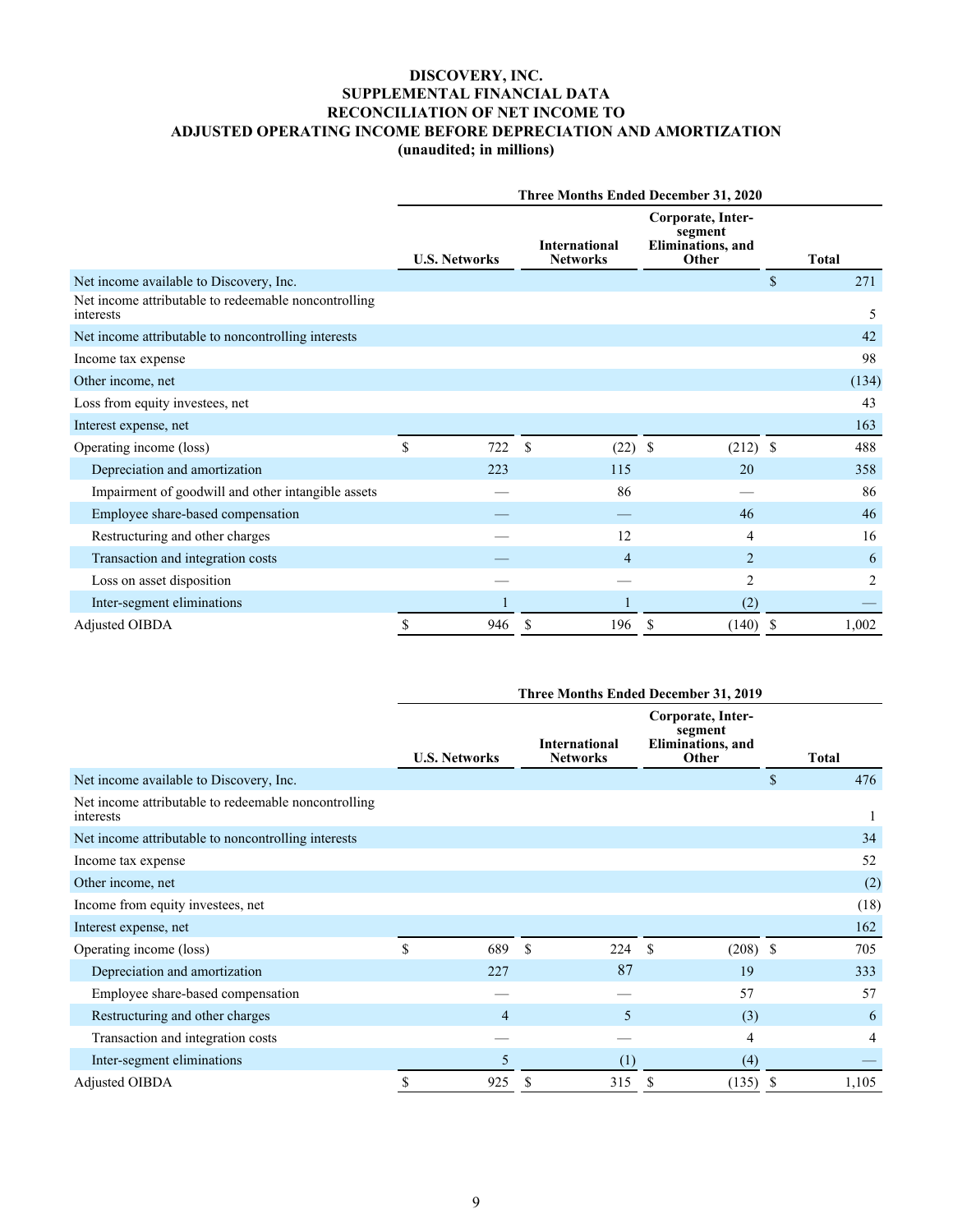#### **DISCOVERY, INC. SUPPLEMENTAL FINANCIAL DATA RECONCILIATION OF NET INCOME TO ADJUSTED OPERATING INCOME BEFORE DEPRECIATION AND AMORTIZATION (unaudited; in millions)**

|                                                                   | <b>Twelve Months Ended December 31, 2020</b> |                      |                    |                                         |               |                                                            |             |                |  |  |  |  |  |
|-------------------------------------------------------------------|----------------------------------------------|----------------------|--------------------|-----------------------------------------|---------------|------------------------------------------------------------|-------------|----------------|--|--|--|--|--|
|                                                                   |                                              | <b>U.S. Networks</b> |                    | <b>International</b><br><b>Networks</b> |               | Corporate, Inter-<br>segment<br>Eliminations, and<br>Other |             | <b>Total</b>   |  |  |  |  |  |
| Net income available to Discovery, Inc.                           |                                              |                      |                    |                                         |               |                                                            | $\mathbf S$ | 1,219          |  |  |  |  |  |
| Net income attributable to redeemable noncontrolling<br>interests |                                              |                      |                    |                                         |               |                                                            |             | 12             |  |  |  |  |  |
| Net income attributable to noncontrolling interests               |                                              |                      |                    |                                         |               |                                                            |             | 124            |  |  |  |  |  |
| Income tax expense                                                |                                              |                      |                    |                                         |               |                                                            |             | 373            |  |  |  |  |  |
| Other income, net                                                 |                                              |                      |                    |                                         |               |                                                            |             | (42)           |  |  |  |  |  |
| Loss from equity investees, net                                   |                                              |                      |                    |                                         |               |                                                            |             | 105            |  |  |  |  |  |
| Loss on extinguishment of debt                                    |                                              |                      |                    |                                         |               |                                                            |             | 76             |  |  |  |  |  |
| Interest expense, net                                             |                                              |                      |                    |                                         |               |                                                            |             | 648            |  |  |  |  |  |
| Operating income (loss)                                           | $\mathbf S$                                  | 3,031                | $\mathbf S$        | 191                                     | $\mathbf S$   | $(707)$ \$                                                 |             | 2,515          |  |  |  |  |  |
| Depreciation and amortization                                     |                                              | 899                  |                    | 374                                     |               | 86                                                         |             | 1,359          |  |  |  |  |  |
| Impairment of goodwill and other intangible assets                |                                              |                      |                    | 124                                     |               |                                                            |             | 124            |  |  |  |  |  |
| Employee share-based compensation                                 |                                              |                      |                    |                                         |               | 99                                                         |             | 99             |  |  |  |  |  |
| Restructuring and other charges                                   |                                              | 41                   |                    | 29                                      |               | 21                                                         |             | 91             |  |  |  |  |  |
| Transaction and integration costs                                 |                                              |                      |                    | 4                                       |               | $\overline{2}$                                             |             | 6              |  |  |  |  |  |
| Loss on asset disposition                                         |                                              |                      |                    |                                         |               | $\overline{2}$                                             |             | $\overline{2}$ |  |  |  |  |  |
| Inter-segment eliminations                                        |                                              | 4                    |                    |                                         |               | (5)                                                        |             |                |  |  |  |  |  |
| <b>Adjusted OIBDA</b>                                             | \$                                           | 3,975                | $\mathbf{\hat{S}}$ | 723                                     | $\mathbf{\$}$ | $(502)$ \$                                                 |             | 4,196          |  |  |  |  |  |

|                                                                          |               |                      |               |                                         |               | <b>Twelve Months Ended December 31, 2019</b>                       |    |                |
|--------------------------------------------------------------------------|---------------|----------------------|---------------|-----------------------------------------|---------------|--------------------------------------------------------------------|----|----------------|
|                                                                          |               | <b>U.S. Networks</b> |               | <b>International</b><br><b>Networks</b> |               | Corporate, Inter-<br>segment<br><b>Eliminations</b> , and<br>Other |    | <b>Total</b>   |
| Net income available to Discovery, Inc.                                  |               |                      |               |                                         |               |                                                                    | \$ | 2,069          |
| Net income attributable to redeemable noncontrolling<br><i>interests</i> |               |                      |               |                                         |               |                                                                    |    | 16             |
| Net income attributable to noncontrolling interests                      |               |                      |               |                                         |               |                                                                    |    | 128            |
| Income tax expense                                                       |               |                      |               |                                         |               |                                                                    |    | 81             |
| Other expense, net                                                       |               |                      |               |                                         |               |                                                                    |    | 8              |
| Loss from equity investees, net                                          |               |                      |               |                                         |               |                                                                    |    | $\overline{2}$ |
| Loss on extinguishment of debt                                           |               |                      |               |                                         |               |                                                                    |    | 28             |
| Interest expense, net                                                    |               |                      |               |                                         |               |                                                                    |    | 677            |
| Operating income (loss)                                                  | $\mathbf{\$}$ | 3,145                | - \$          | 563                                     | $\mathbf{s}$  | $(699)$ \$                                                         |    | 3,009          |
| Depreciation and amortization                                            |               | 950                  |               | 328                                     |               | 69                                                                 |    | 1,347          |
| Impairment of goodwill and other intangible assets                       |               |                      |               | 155                                     |               |                                                                    |    | 155            |
| Employee share-based compensation                                        |               |                      |               |                                         |               | 137                                                                |    | 137            |
| Restructuring and other charges                                          |               | 15                   |               | 20                                      |               | (9)                                                                |    | 26             |
| Transaction and integration costs                                        |               |                      |               |                                         |               | 26                                                                 |    | 26             |
| Inter-segment eliminations                                               |               |                      |               | 20                                      |               | (27)                                                               |    |                |
| Settlement of a withholding tax claim                                    |               |                      |               | (29)                                    |               |                                                                    |    | (29)           |
| <b>Adjusted OIBDA</b>                                                    | \$            | 4,117                | <sup>\$</sup> | 1,057                                   | <sup>\$</sup> | (503)                                                              | -S | 4,671          |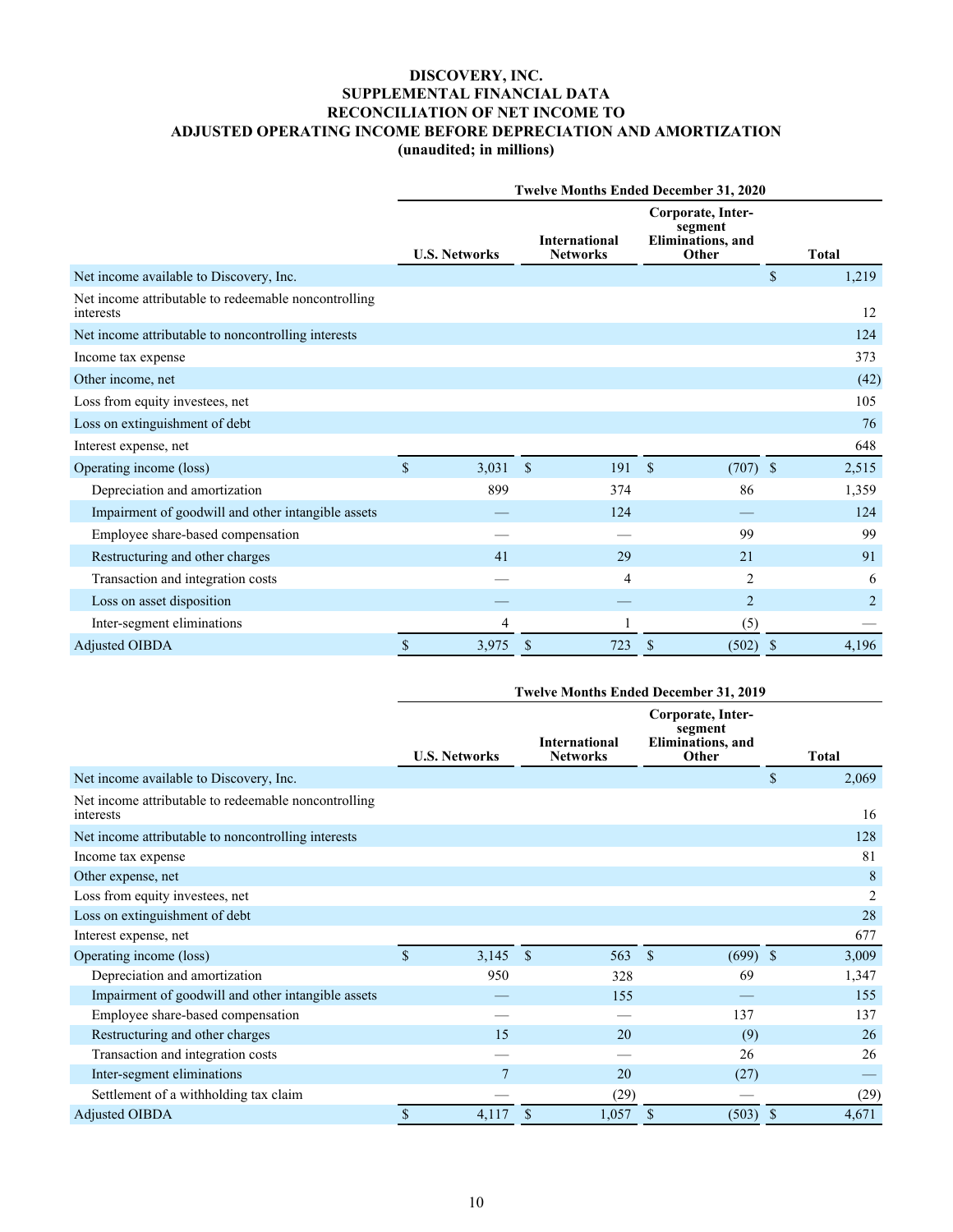#### **DISCOVERY, INC. SUPPLEMENTAL FINANCIAL DATA SELECTED FINANCIAL DETAIL (unaudited; in millions, except per share amounts)**

#### **CALCULATION OF ADJUSTED EARNINGS PER DILUTED SHARE**

|                                                                                                        |              |        |      |    | <b>Three Months Ended December 31,</b> |                         |              | <b>Twelve Months Ended December 31,</b> |        |              |        |              |        |                         |  |  |
|--------------------------------------------------------------------------------------------------------|--------------|--------|------|----|----------------------------------------|-------------------------|--------------|-----------------------------------------|--------|--------------|--------|--------------|--------|-------------------------|--|--|
|                                                                                                        | 2020         |        | 2019 |    | S<br>Change                            | $\frac{0}{0}$<br>Change |              | 2020                                    |        | 2019         |        | \$<br>Change |        | $\frac{0}{0}$<br>Change |  |  |
| Diluted net income per share allocated to<br>Discovery, Inc. Series A, B and C common<br>stockholders: | $\mathbf{s}$ | 0.42   | 0.67 | \$ | (0.25)                                 |                         | $(37) \%$ \$ |                                         | 1.81   | $\mathbb{S}$ | 2.88   | $\mathbb{S}$ | (1.07) | (37)%                   |  |  |
| Per share impacts, net of tax:                                                                         |              |        |      |    |                                        |                         |              |                                         |        |              |        |              |        |                         |  |  |
| Amortization of acquisition-related<br>intangible assets                                               |              | 0.31   | 0.29 |    | 0.02                                   |                         | $7\%$        |                                         | 1.22   |              | 1.21   |              | 0.01   | $1\%$                   |  |  |
| Restructuring and other charges                                                                        |              | 0.02   | 0.01 |    | 0.01                                   |                         | NM           |                                         | 0.11   |              | 0.05   |              | 0.06   | <b>NM</b>               |  |  |
| Impairment of goodwill and other<br>intangible assets                                                  |              | 0.13   |      |    | 0.13                                   |                         | NM           |                                         | 0.18   |              | 0.22   |              | (0.04) | (18)%                   |  |  |
| Gains recognized on equity securities sold                                                             |              | (0.12) |      |    | (0.12)                                 |                         | <b>NM</b>    |                                         | (0.12) |              |        |              | (0.12) | NM                      |  |  |
| Legal entity restructuring, deferred tax<br>impact                                                     |              |        | 0.01 |    | (0.01)                                 |                         | NM           |                                         |        |              | (0.63) |              | 0.63   | <b>NM</b>               |  |  |
| Settlement of a withholding tax claim                                                                  |              |        |      |    |                                        |                         | NM           |                                         |        |              | (0.04) |              | 0.04   | NM                      |  |  |
| Adjusted earnings per diluted share                                                                    | S            | 0.76   | 0.98 | \$ | (0.22)                                 |                         | $(22)\%$ \$  |                                         | 3.20   |              | 3.69   | \$           | (0.49) | $(13)\%$                |  |  |

# **CALCULATION OF FREE CASH FLOW**

|                                       |      |  |       |  | <b>Three Months Ended December 31,</b> |                          | <b>Twelve Months Ended December 31,</b> |       |              |       |  |        |                         |  |  |
|---------------------------------------|------|--|-------|--|----------------------------------------|--------------------------|-----------------------------------------|-------|--------------|-------|--|--------|-------------------------|--|--|
|                                       | 2020 |  | 2019  |  | Change                                 | $\frac{6}{10}$<br>Change | 2020                                    |       | 2019         |       |  | Change | $\frac{0}{0}$<br>Change |  |  |
| Cash provided by operating activities | 553  |  | 232   |  | (679)                                  | $(55) \%$ \$             |                                         | 2,739 | $\mathbb{S}$ | 3.399 |  | (660)  | (19)%                   |  |  |
| Purchases of property and equipment   | 112) |  | (100) |  | (12)                                   | $12\%$                   |                                         | (402) |              | (289) |  | (113)  | 39%                     |  |  |
| Free cash flow                        | 441  |  | 132   |  | (691)                                  | $(61) \%$ \$             |                                         | 2.337 |              | 10    |  | (773)  | (25)%                   |  |  |

*NM: Not Meaningful*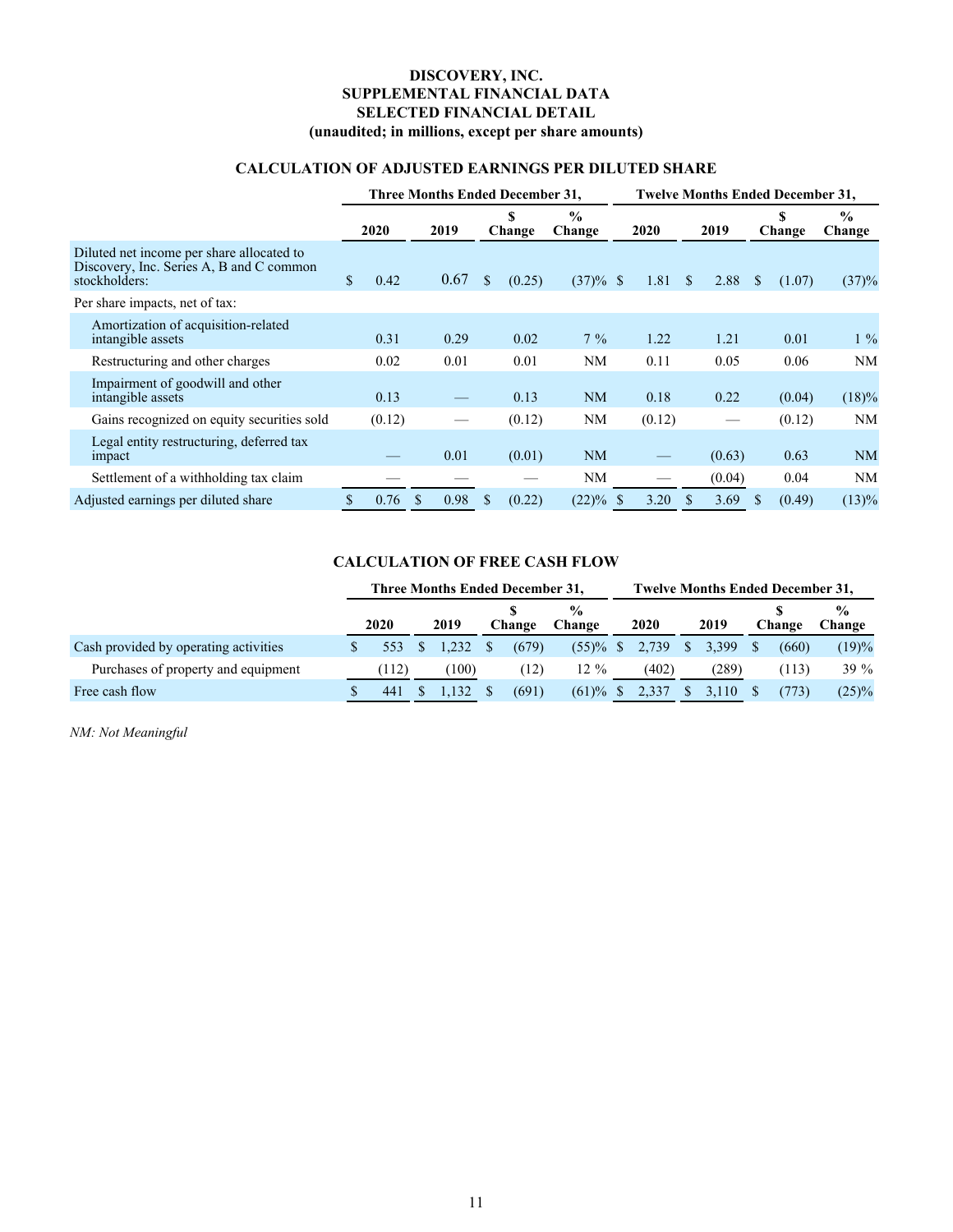# **Impact of COVID-19**

On March 11, 2020, the World Health Organization declared the coronavirus disease 2019 ("COVID-19") outbreak to be a global pandemic. COVID-19 continues to spread throughout the world, and the duration and severity of its effects and associated economic disruption remain uncertain. Restrictions on social and commercial activity in an effort to contain the virus have had, and are expected to continue to have, a significant adverse impact upon many sectors of the U.S. and global economy, including the media industry. We continue to closely monitor the impact of COVID-19 on all aspects of our business and geographies, including the impact on our customers, employees, suppliers, vendors, distribution and advertising partners, production facilities, and various other third parties.

Beginning in the second quarter of 2020, demand for our advertising products and services decreased due to economic disruptions from limitations on social and commercial activity. These economic disruptions and the resulting effect on the Company slightly eased during the second half of 2020, but the pandemic continued to impact demand through the end of 2020 and this decreased demand is expected to continue into 2021. Many of our third-party production partners that were shut down during most of the second quarter of 2020 due to COVID-19 restrictions came back online in the third quarter of 2020 and, as a result, we have incurred additional costs to comply with various governmental regulations and implement certain safety measures for our employees, talent, and partners. Additionally, certain sporting events that we have rights to were cancelled or postponed, thereby eliminating or deferring the related revenues and expenses, including the Tokyo 2020 Olympic Games, which were postponed to 2021. The postponement of the Olympic Games deferred both Olympic-related revenues and significant expenses from fiscal year 2020 to fiscal year 2021.

In response to the impact of the pandemic, we employed and continue to employ innovative production and programming strategies, including producing content filmed by our on-air talent and seeking viewer feedback on which content to air. We continue to pursue a number of cost savings initiatives which began during the third and fourth quarters of 2020 and believe will offset a portion of anticipated revenue losses and deferrals, through the implementation of travel, marketing, production and other operating cost reductions, including personnel reductions, restructurings and resource reallocations to align our expense structure to ongoing changes within the industry. We also implemented remote work arrangements effective mid-March 2020 and, to date, these arrangements have not materially affected our ability to operate our business.

In addition, we implemented several measures to preserve sufficient liquidity in the near term. During March 2020, we drew down \$500 million under our \$2.5 billion revolving credit facility to increase our cash position and maximize flexibility in light of the current uncertainty surrounding the impact of COVID-19. In addition, in April 2020, we entered into an amendment to our revolving credit facility, which increased flexibility under our financial covenants and issued \$1.0 billion aggregate principal amount of senior notes due May 2030 and \$1.0 billion aggregate principal amount of Senior Notes due May 2050. The proceeds from the notes were used to fund a tender offer for \$1.5 billion of certain Senior Notes with maturities ranging from 2021 through 2023 and to repay the \$500 million outstanding under our revolving credit facility.

In light of the impact of COVID-19, we assessed goodwill, other intangibles, deferred tax assets, programming assets, and accounts receivable for recoverability based upon latest estimates and judgments with respect to expected future operating results, ultimate usage of content and latest expectations with respect to expected credit losses. We recorded a goodwill and other intangible assets impairment charge of \$124 million for our Asia-Pacific reporting unit during 2020. Adjustments to reflect increased expected credit losses were not material. Further, hedged transactions were assessed and we have concluded such transactions remain probable of occurrence. Due to significant uncertainty surrounding the impact of COVID-19, management's judgments could change in the future.

The effects of the pandemic may have further negative impacts on our financial position, results of operations, and cash flows. However, we are unable to predict the ongoing impact that COVID-19 will have on our financial position, operating results, and cash flows due to numerous uncertainties. The nature and extent of COVID-19's effects on our operations and results will depend on future developments, which are highly uncertain and cannot be predicted, including new information that may emerge concerning the severity and the extent of future surges of COVID-19, vaccine distribution and other actions to contain the virus or treat its impact, among others. We will continue to monitor COVID-19 and its impact on our business results and financial condition. Our consolidated financial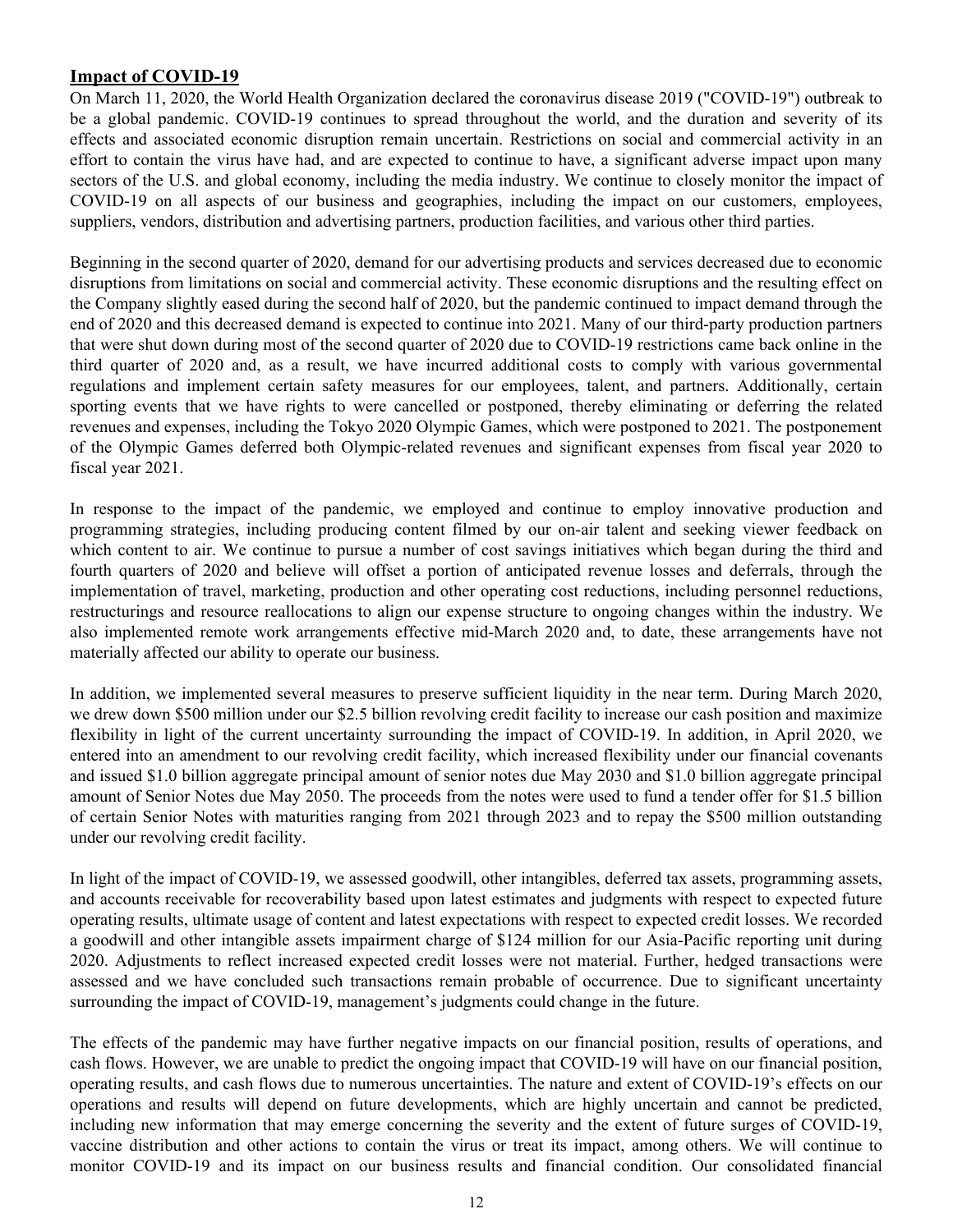statements reflect management's latest estimates and assumptions that affect the reported amounts of assets and liabilities and related disclosures as of the date of the consolidated financial statements and reported amounts of revenue and expenses during the reporting periods presented. Actual results may differ significantly from these estimates and assumptions.

In the United States, the Coronavirus Aid, Relief, and Economic Security Act ("CARES Act") was enacted on March 27, 2020, and the Consolidated Appropriations Act, 2021 was enacted on December 27, 2020. As of December 31, 2020, we do not expect the CARES Act or the Consolidated Appropriations Act, 2021 to have a material effect on our financial position and results of operations. We continue to monitor other relief measures taken by the U.S. and other governments around the world.

# **Non-GAAP Financial Measures**

In addition to the results prepared in accordance with U.S. generally accepted accounting principles ("GAAP") provided in this release, the Company has presented Adjusted OIBDA, Adjusted EPS and free cash flow. These non-GAAP measures should be considered in addition to, but not as a substitute for, operating income, net income, earnings per diluted share and other measures of financial performance reported in accordance with GAAP. Please review the supplemental financial schedules for reconciliations to the most comparable GAAP measures.

# **Definitions and Sources**

**(1) Methodology for Calculating Growth Rates Excluding the Impact of Currency Effects:** The impact of exchange rates on our business is an important factor in understanding period-to-period comparisons of our results. For example, our international revenues are favorably impacted as the U.S. dollar weakens relative to other foreign currencies, and unfavorably impacted as the U.S. dollar strengthens relative to other foreign currencies. We believe the presentation of results on a constant currency basis ("ex-FX"), in addition to results reported in accordance with GAAP, provides useful information about our operating performance because the presentation ex-FX excludes the effects of foreign currency volatility and highlights our core operating results. The presentation of results on a constant currency basis should be considered in addition to, but not a substitute for, measures of financial performance reported in accordance with GAAP.

The ex-FX change represents the percentage change on a period-over-period basis adjusted for foreign currency impacts. The ex-FX change is calculated as the difference between the current year amounts translated at a baseline rate, which is a spot rate for each of our currencies determined early in the fiscal year as part of our forecasting process (the "2020 Baseline Rate"), and the prior year amounts translated at the same 2020 Baseline Rate.

In addition, consistent with the assumption of a constant currency environment, our ex-FX results exclude the impact of our foreign currency hedging activities, as well as realized and unrealized foreign currency transaction gains and losses. Results on a constant currency basis, as we present them, may not be comparable to similarly titled measures used by other companies.

**(2) Adjusted EPS:** The Company defines Adjusted EPS as earnings excluding the impact of amortization of acquisition-related intangible assets and meaningful one-time items, per diluted share. The Company believes Adjusted EPS is relevant to investors because this metric allows them to evaluate the performance of the Company's operations exclusive of the non-cash amortization of acquisition-related intangible assets and meaningful one-time items that impact the comparability of results from period to period.

**(3) Adjusted OIBDA and Adjusted OIBDA Excluding the Impact of Currency Effects:** The Company evaluates the operating performance of its segments based on financial measures such as revenues and Adjusted OIBDA. Adjusted OIBDA is defined as operating income excluding: (i) employee share-based compensation, (ii) depreciation and amortization, (iii) restructuring and other charges, (iv) certain impairment charges, (v) gains and losses on business and asset dispositions, (vi) certain inter-segment eliminations related to production studios, (vii) third-party transaction costs directly related to the acquisition and integration of Scripps Networks and other transactions, and (viii) other items impacting comparability, such as the non-cash settlement of a withholding tax claim.

The Company uses this measure to assess the operating results and performance of its segments, perform analytical